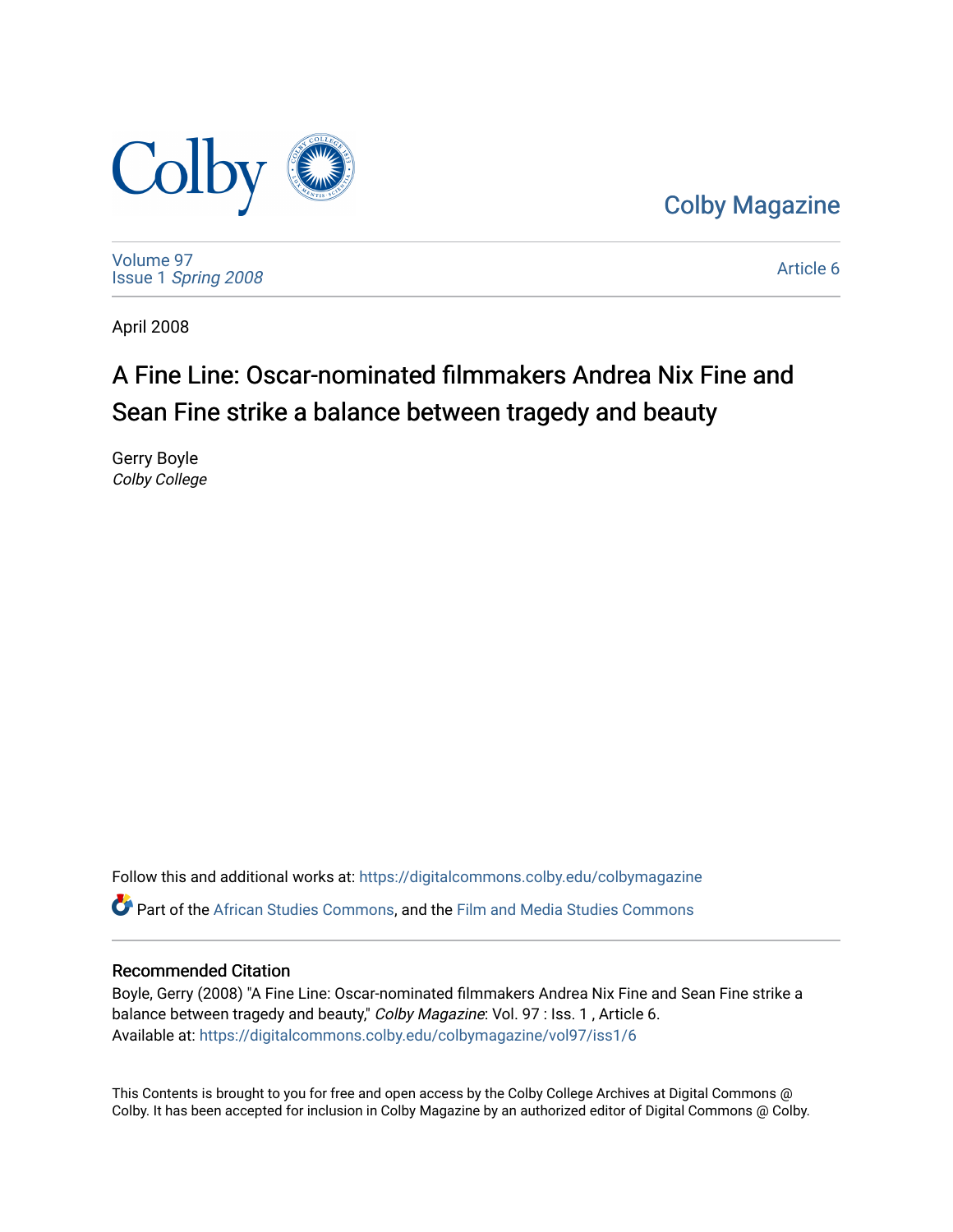# Oscar-nominated filmmakers Andrea Nix Fine and

A Fine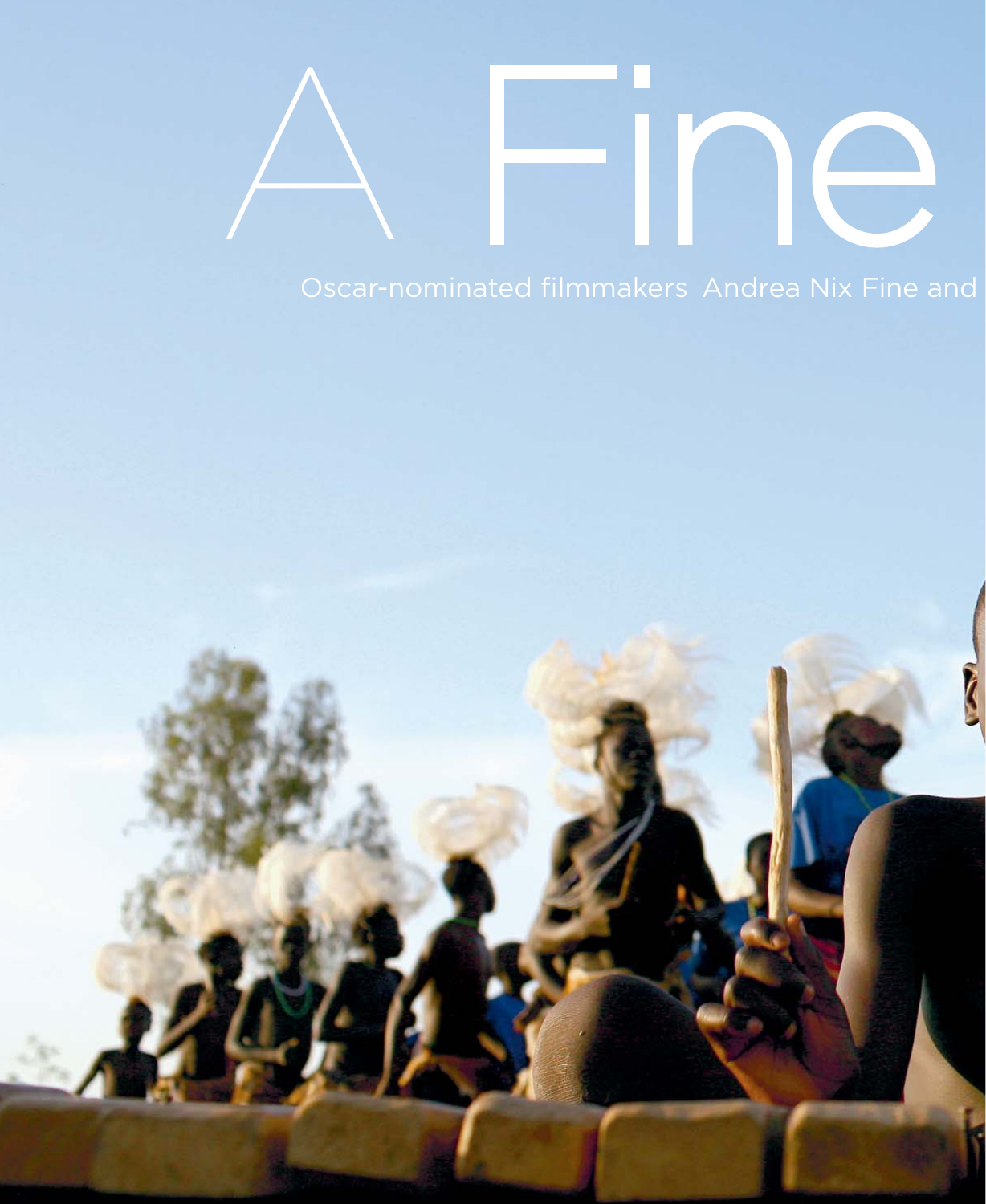# Line

## Sean Fine strike a balance between tragedy and beauty

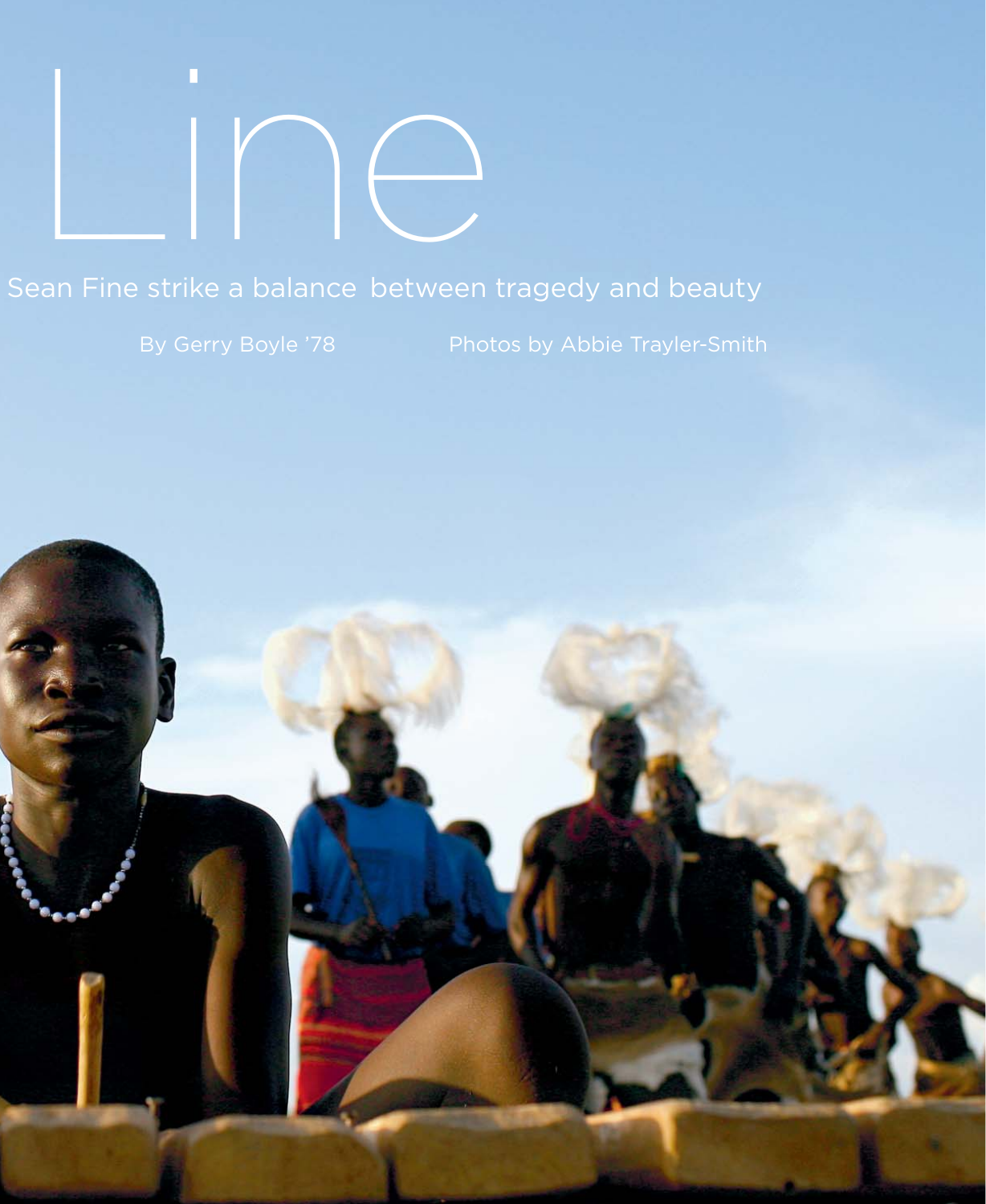Documentary filmmaker Sean Fine had to make tough calls as he shot the Oscar-nominated film *War/Dance* in a refugee camp in war-ravaged northern Uganda. Fine and his crew sped over the perilous road that led to the camp through rebel-controlled bush. They negotiated with officials to get permission to film at all, even to stay in the camp overnight. They carefully built relationships with former child soldiers who, if they chose to, could recount unspeakable atrocities.

 But some of the most important calls Fine made were by tenuously connected satellite phone to suburban Washington, D.C., where his wife, partner, and co-director, Andrea Nix Fine '91, was at their home/office.

 "I would climb up this brick wall next to this kind of brothel," Fine said. "You could get a bar of reception there."

 Fine was on the ground in a remote area near the border with Sudan. Because the couple decided they could neither bring their ninemonth-old son, Aidan, nor risk him losing both his parents, Nix Fine stayed home—and considered the film's bigger picture.

 "My responsibility was more, 'What is the story we're telling?'" she said. "'How are we going to do it? Who are we going to talk to? What kinds of things do we want to ask them?' So we would talk about that every day, because the whole thing about films, I find, is that it's just an endless chain of decision making."

In the end, their decisions were the right ones.

*War/Dance* tells the story of children swept up in the brutal and



*Above, Andrea Nix Fine '91 during fi lming of an Inuit polar bear hunt in the Arctic. Previous page, Dominic Akena, one of three students profi led in the fi lm* War/Dance*, practices on his xylophone at Patongo refugee camp.*

The first Fine Films documentary made for the big screen rather than television, *War/Dance* garnered top honors from Sundance to Sedona, Philadelphia to Flagstaff. In January the Fines received word that the film was one of five Academy Award nominees for best documentary feature. *War/Dance* didn't win, but its reputation spread far and wide.

For a young filmmaker, it's been a dream come true-managing the flurry of attention and chatting with actor-producer and Darfur activist George Clooney at a luncheon for Oscar nominees in Los An-

"You make your film three times." Once before shooting. Once on location. "And then, when you get back and start working with the editor, then you come up with what the movie is really going to be based on, what's really happened." ANDREA NIX FINE '91

still-simmering Ugandan civil war. It was shot in Patongo refugee camp, the teeming home to 60,000 people seeking refuge from the Lord's Resistance Army, a brutal rebel force. Orphans and former LRA child soldiers, most of whom have witnessed or even perpetrated horrific atrocities, are now in the camp schools. They enter a national music contest but must run a dangerous gantlet to reach the competition in Kampala, the capital.

To find out whether they win the contest you have to see the film (now available on DVD), which has been received enthusiastically everywhere it's been shown. The award-winning husband-and-wife collaboration, the first that had the filmmaking partners physically separated, produced a powerful film about a place and people that is both disturbing and inspiring.

geles a couple of weeks before the February awards ceremony. But the success of the film is also fulfilling to the person who first put a camera in Andrea Nix Fine's hands.

 "My dream has been that, before I died, I'd see a kid from my class win an Oscar," said Professor of English Phyllis Mannocchi, who taught Andrea Nix in a documentary filmmaking class Nix's senior year.

*War/Dance* came close. And while Mannocchi could not have predicted which of her students would receive the Oscar nomination, she does recall Nix Fine as a very thoughtful student. "You looked at her and you knew she was taking it all in," Mannocchi said. "She was a philosophy major, and you could tell."

Andrea Nix arrived at Colby from upstate New York, where she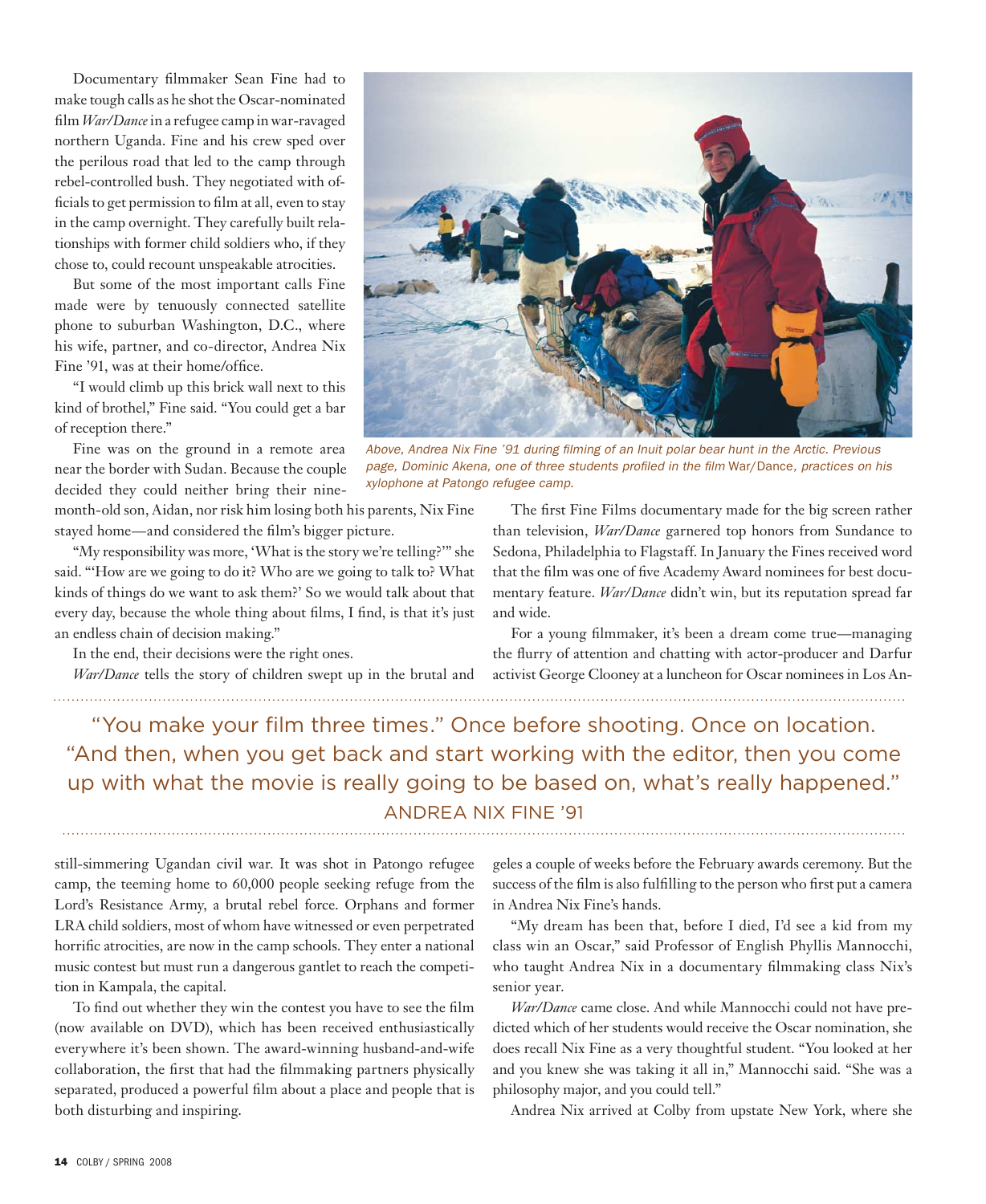

*Pantongo Primary School students practice a traditional dance preparing for Uganda's national music and dance competition.* 

attended public school and played the flute, among other musical endeavors. "It was a good high school, but it didn't have philosophy or political science or studio art or poetry," she recalled. "[At Colby], I did all that. I did as much as I could."

She advises aspiring filmmakers to do what she did, which was to dig into as many different academic areas as possible and to concentrate on improving her writing. "Be able to articulate your ideas and express yourself, because if you can't do that, no one's going to make your movie," Nix Fine said.

It was senior year that she discovered that filmmaking "just made me spark."

 Her group in Mannocchi's class made a VHS video on the effect of television on young children. They drove to Boston to interview an expert in the field and pieced together clips of kids' TV. "Looking back on it, it was more the process than what we made," she said. "I loved that you had to combine aspects of visual ideas mixed with writing, mixed with just getting something done."

After graduation, Nix Fine turned the spark into a flame.

 She moved back to upstate New York and got a job at the local public television station, for minimum wage, she said, "and just started hammering away."

 That job led to a position at National Geographic, where she worked for a decade, moving steadily up the ladder. As a producer, director, and writer, she has worked all over the world, often in remote locations, from Africa to Greenland.

 "Andrea has done such cool stuff," her husband said. "You're talking about a person who went to the Arctic and they were starving." In fact, Nix Fine accompanied Inuit hunters on a two-week excursion traveling by dogsled, and the group did run out of food, causing the hunters to mutiny against their leader.

 "You get put into all these amazing situations," she said, noting that she has avoided one of the occupational hazards of her profession: "I've been incredibly lucky. I have somehow avoided major parasite problems."

"My dream has been that, before I died, I'd see a kid from my class win an Oscar." PHYLLIS MANNOCCHI, PROFESSOR OF ENGLISH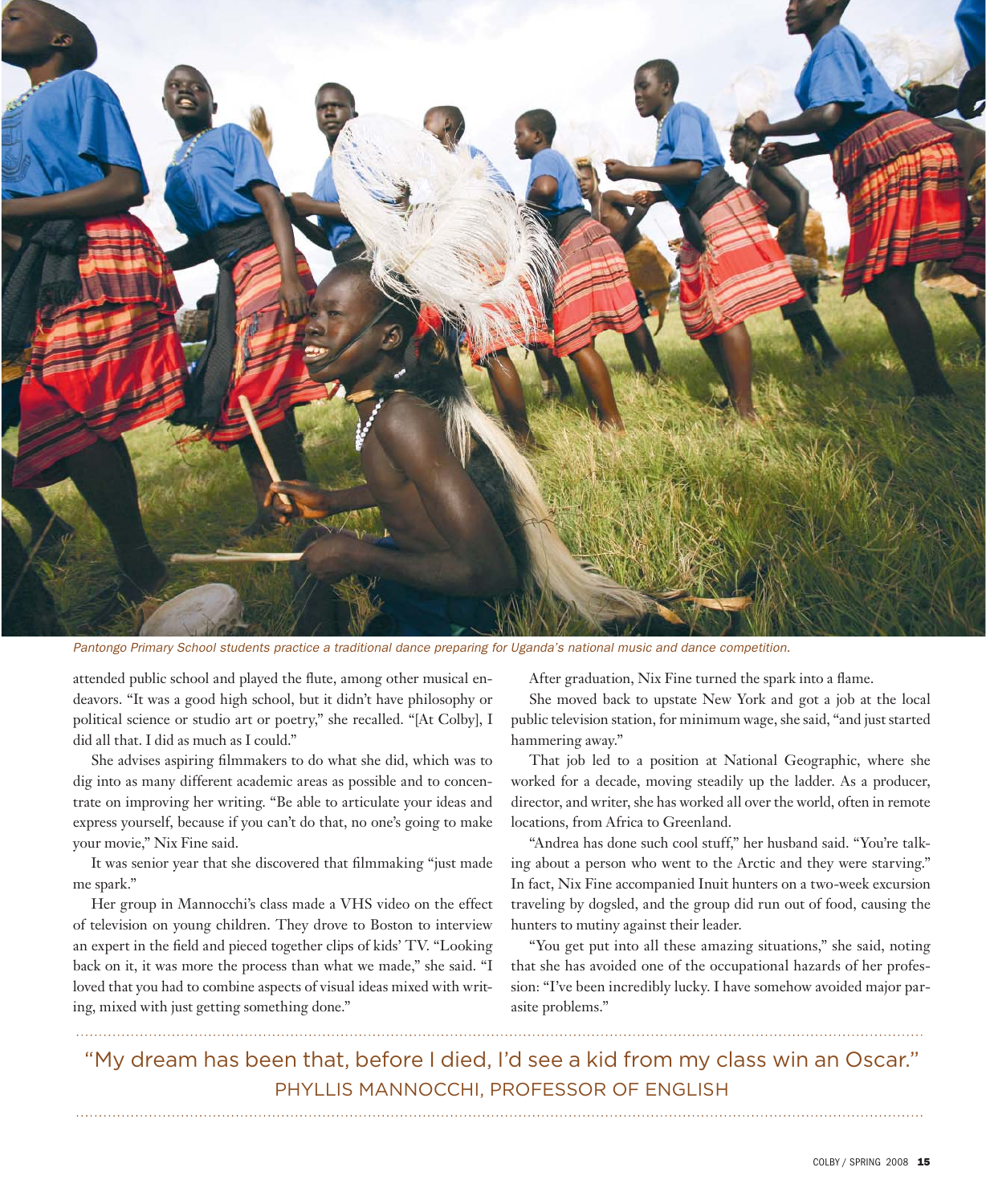#### "You drive through the camp and it's just awful conditions. ... And then you see these kids dancing under this tree. How could this exist in this place? As soon as I saw them and you could feel their energy, I said, 'This is the place.'" SEAN FINE



*A government soldier watches as students practice. The students live in a refugee camp where they are protected from rebel forces in northern Uganda.*

 At National Geographic Nix Fine met her future husband, who graduated from Connecticut College in 1996. Sean Fine had the filmmaking gene, passed down from his parents, acclaimed documentary filmmakers Paul and Holly Fine.

 Sean and Andrea Nix Fine founded Fine Films in 2003, working as co-directors. In 2005 they were contacted by Susan MacLaury and Albie Hecht (former head of Spike TV, the cable network), a husbandand-wife team who founded Shine Global, a foundation dedicated to producing films that combat the abuse and exploitation of children.

 Hecht knew the Fines through *True Dads*, a television special Sean Fine directed. MacLaury and Hecht had traveled to Uganda and Kenya with friends who run a relief organization there. By pure happenstance, the couple learned of the music competition in Uganda. "The truth was that every child in the war zone had a story to tell," MacLaury said. "This [competition] gave us a vehicle."

They asked whether Fine Films wanted to do the film. The answer was yes—but then the Fines looked into the situation in northern Uganda more closely. They learned that just traveling to the area was very dangerous. They considered their young son and made a decision. "Having two parents [in northern Uganda] with a child at home is just not responsible," Nix Fine said. "So, for the first time, we decided to split up."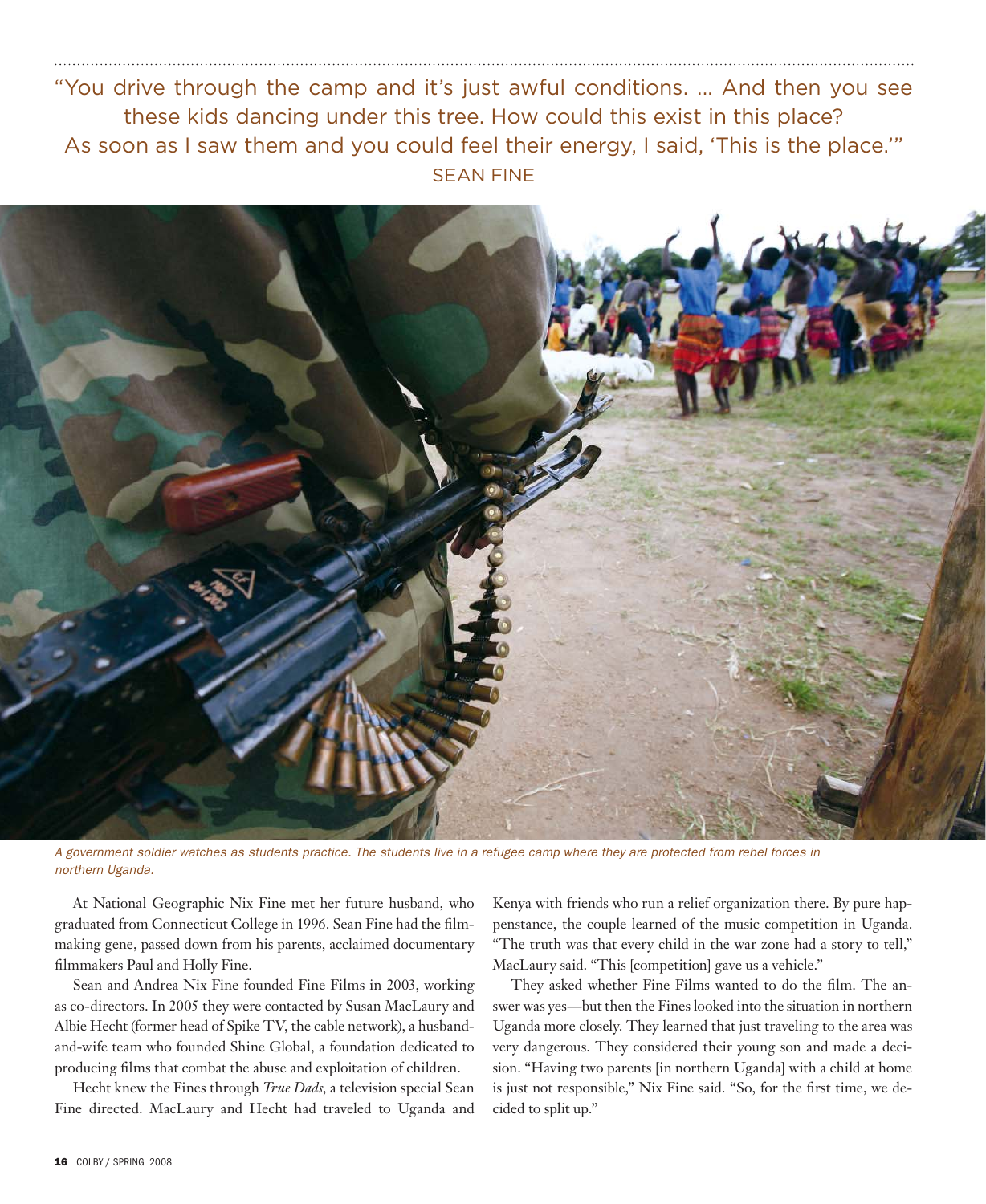Sean Fine took the three-person crew to Uganda in 2005. He scouted locations with a translator named Jimmy Otim. They looked at schools in Gulu, 80 miles to the west, but Fine wasn't inspired. "Jimmy said, 'There is one other place that might be going [to the music competition], but I don't think you want to go there. It's the most dangerous place. No nongovernmental organizations or aid groups really go out there.'"

 The place was Patongo. That it was out of bounds was all Sean Fine needed to hear.

 The approach to the Patongo camp is through rebel territory via a narrow dirt road walled by 12-foot-high elephant grass. Motorists, including the filmmakers, blast down the road at nearly 100 miles per hour, hoping to make it to the relative safety of the camp, which is defended by government soldiers.

 "You're driving that fast to avoid an ambush, which would basically be the rebels jumping out of the grass and machine-gunning your car," Fine said. "When I talk about rebels, I'm talking

about kids. The reason it's so dangerous is that, if you get ambushed or you run into the rebels, they're not asking for money. They're not trying to steal anything from you. They're just trying to create the most chaos they can, which involves killing you in a pretty graphic, gruesome way."

 And the Lord's Resistance Army, headed by a messianic leader named Joseph Kony, has a knack for violence bordering on incomprehensible. One girl profiled in the film was forced to watch as her



*Sean Fine and Andrea Nix Fine '91 on the red carpet prior to the Academy Awards in February. Their film, War/* Dance, was one of five nominated in the category docu*mentary features.*

and it's just awful conditions all around you. And then you see these kids dancing under this tree. You kind of think to yourself, how could this exist in this place? As soon as I saw them and you could feel their energy, I said, 'This is the place.'"

The long-distance collaboration began.

The crew shot during the day and the Fines conferred at night. "We just took on different roles," Nix Fine said. "Sean had to really deal with the physical challenges of being in that camp—being sick, trying to figure out the food situation and the bureaucracy."

"People think all the glory is being out there," her husband said, "and the filmmaking is being out there. But it's not. It's thinking about it. It's thinking about the story, the structure. Andrea was doing that on a daily basis."

Sean Fine coped with a serious case of malaria. He and the crew were stopped on the road late one night by soldiers who stuck grenade launchers through the window of the car. A half hour of frantic shouting determined the soldiers were from the government.

Back at home, Nix Fine worried. "All the time," she said.

 She noted that arrangements had been made with a helicopter service on the border so the crew could be pulled out in an emergency.

 After six weeks the crew left Patongo. Conferring with MacLaury, Hecht, and others, Andrea and Sean Fine hunkered down in their editing room in Chevy Chase. How would the film be structured? What got used and what was cut out? What was the best way to tell the children's stories?

### "[As a filmmaker], my favorite thing is that, in a way, you go to school the rest of your life." ANDREA NIX FINE '91

parents were killed, dismembered, and cooked in a pot. A young boy was forced to kill his mother in order to save his siblings. "All of them have somebody killed in their family or somebody abducted," Fine said. "It's [as normal as] having a brother or sister."

Yet the filmmakers found the Patongo camp to have, at its core, a resilient sense of joy.

"I still remember the day we drove up," Fine said. "You drive through this really dangerous territory and then you drive through the camp,

"You make your film three times," Nix Fine said. Once before shooting. Once on location. "And then, when you get back and start working with the editor, then you come up with what the movie is really going to be based on, what's really happened."

Hours of footage were cut to 65 minutes. The order was shuffled and reshuffled. Scenes fell off and then were pulled back in. Finally the team decided that the film needed more of the kids' day-to-day life.

In 2006 Fine and the crew returned to Patongo for another six